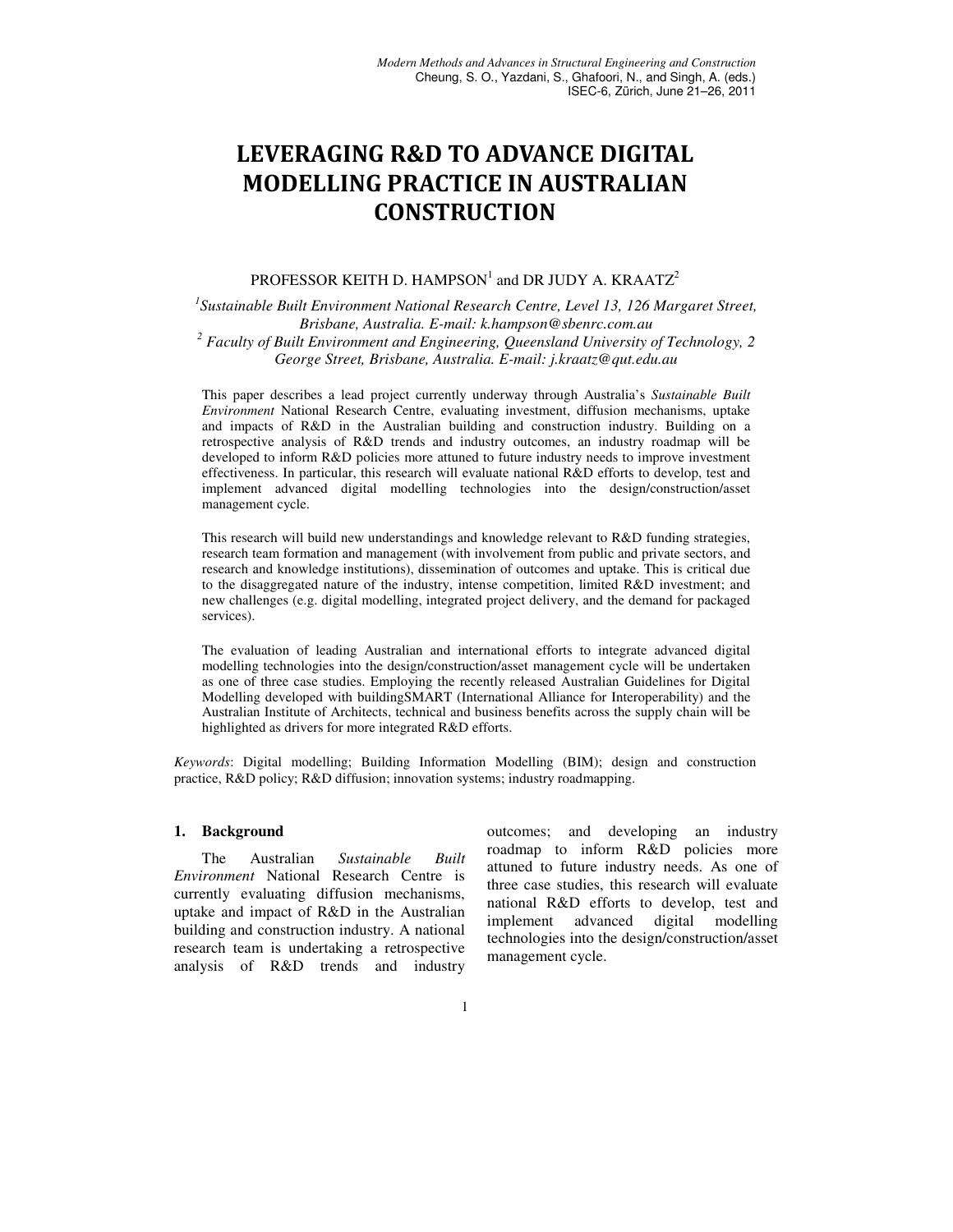The evaluation of past R&D investment (1990-2008) is being undertaken in the context of national KPIs developed to track industry productivity performance (Furneaux et al. 2010). These KPIs were developed in conjunction with the Australian Procurement and Construction Council (APCC) and the Australian Construction Industry Forum (ACIF) in response to the lagging productivity of the Australian building and construction industry (Property Council of Australia 2009). These KPIs are safety; productivity and competitiveness; economic security; workplace capability; and environmental sustainability/eco-efficiency. Examples of this poor performance include:

- (i) Deaths in construction increased from 3.14 deaths per 100,000 workers in 2004 to 4.27 in 2008 (CFMEU 2010). This compares to an overall fatality rate of 2.7 deaths per 100,000 workers across all industries.
- (ii) 'Productivity growth in the building and construction industry was less than the average for the market sector over the past five years. Were productivity growth to match that of the market sector, economic modelling shows that the accumulated gain in real gross domestic product between 2003 and 2010 would approximate \$12 billion' (Royal Commission 2002:3).
- (iii) Kajewski et al. (2001) identify a key driver for ICT uptake as improved productivity, however the level of uptake remains less than optimal (Gallaher et al. 2004).
- (iv) Engineers Australia (2005) report that poor documentation is 'contributing an additional 10 to 15% or more to project costs in Australia' (EA 2005:3) with 'substandard project documentation' equating to an estimated financial loss of \$12 billion nationwide annually (EA 2005:4).

Such conditions highlight the need for a focused approach to addressing these challenges in this complex industry. The intent is for outcomes of this research to deliver this focus, including: an industry R&D roadmap; policy guidelines for public and private firms; and an update and revitalisation of Construction 2020 (Hampson and Brandon 2004).

#### **2. Significance of this research**

The building and construction industry in Australia accounts for between 14%-20% of GDP (Furneaux et al. 2010). In 2008, the cumulative value of site-based residential, non-residential and engineering construction was A\$160 billion (Newton et al. 2009). The industry employs around 950,000 people through 250,000 firms, the vast majority of which are small to medium-sized enterprises. The Australian Bureau of Statistics estimates that from an initial \$1 million of extra output in construction, \$2.9 million in additional output could be generated in the economy as a whole. This would create nine jobs in the construction industry and 37 jobs in the rest of the economy (ACIF 2002).

The Australian Department of Innovation, Industry, Science and Research (DIISR 2010) identifies an on-going decline in spend on science and innovation in Australia since 1993-94 of 22% (DIISR 2010:2). By way of comparison, from 1996 til the time of this report, R&D spending in Australia increased by 8% whilst that in China across the same time frame has increased by 22%. More specifically, Hampson and Manley (2001) report on the relatively poor innovation record of this industry in Australia with an R&D expenditure of 1.4% compared to the share of site-based construction activity in total output of around 7% of GDP.

#### **3. Aim of this research**

The key aim of this project is to build new understanding and knowledge of R&D dissemination and uptake in the Australian building and construction industry, and thereby develop pathways to increase the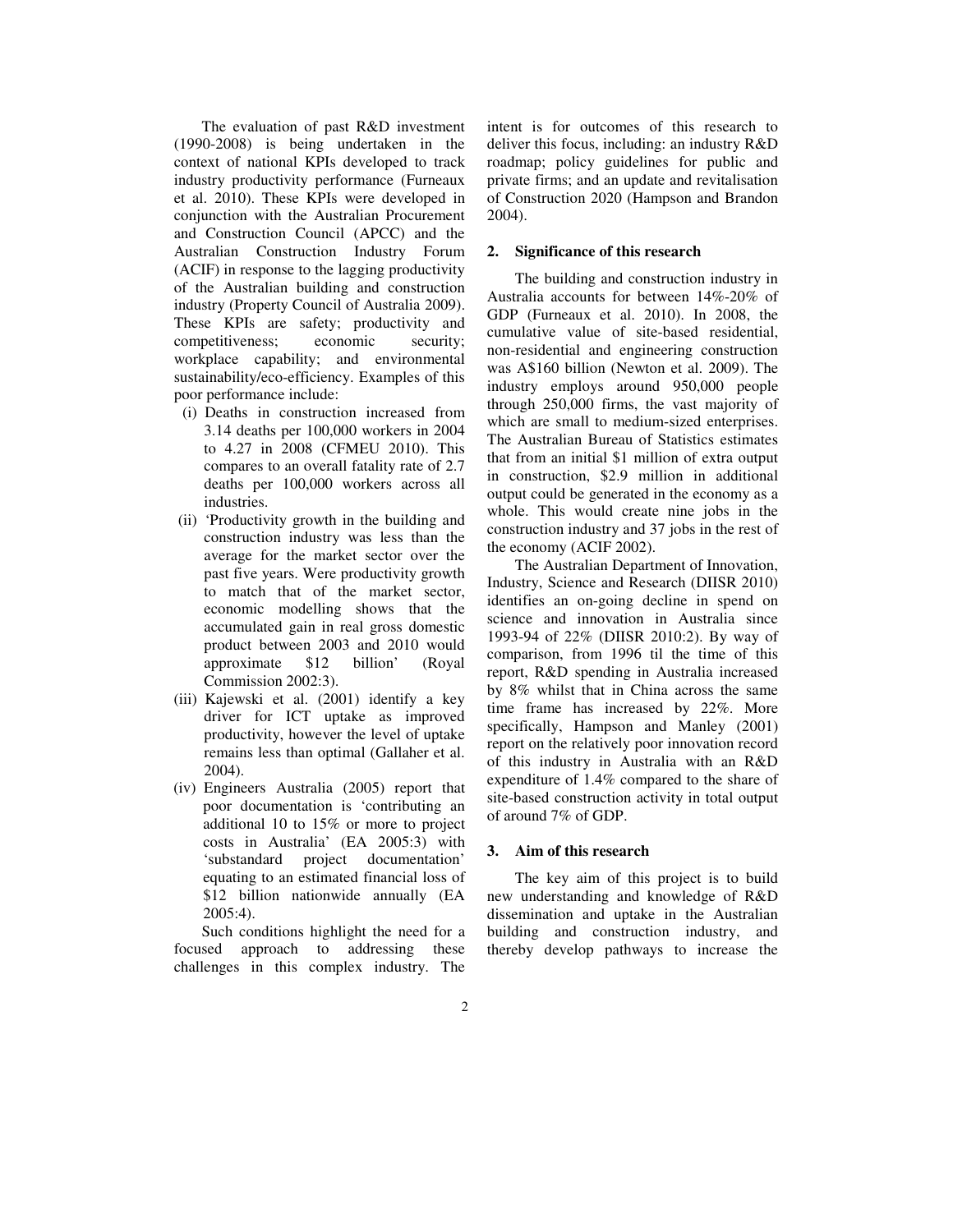safety, productivity, competitiveness and environmental sustainability of the industry. Effectively leveraging R&D is a major challenge for the industry due to its disaggregated nature, intense competition (Hampson and Kwok 1997), and limited investment in R&D, and new technologies.

New and emerging technologies (e.g. digital modelling and green technologies) especially require the development and adoption of new practices to facilitate uptake and productivity improvements across the industry's supply chain. These areas will be specifically investigated in case studies designed to evaluate recent R&D investment outcomes. One such case study will advance recent research by the CRC for *Construction Innovation* tracking Australian and international efforts to integrate advanced digital modelling technologies into the design/construction/asset management cycle. This research will investigate several projects employing the recently developed Australian Guidelines for Digital Modelling developed with buildingSMART (International Alliance for Interoperability) and the Australian Institute of Architects. Technical and business benefits across the supply chain will be highlighted as drivers for more integrated R&D efforts in this area.

### **4. Research intent**

The intent of this research to develop new models of interaction and investment that maximise the value of R&D investment. These models will be based on improved understandings of the nature of future industry research needs, and lessons learned in diffusing research outcomes into public and private industry practice. Case studies are planned on building information modelling (BIM) and integrated project delivery (IPD). Characteristics of building information models include 3D representations based on objects which include embedded information or properties beyond the graphical representation (CRC CI 2009a:1). IPD is characterised by a shift towards greater team collaboration (e.g. design consultants, the contractor, specialist trade contractors), ideally beginning early in the design process so that contributions maximise benefit and minimise cost (CRC CI 2009a:1). This case study will draw upon eight years of R&D investment and collaboration in this field, via the CRC for *Construction Innovation* with key partner, the Queensland Department of Public Works (QDPW). QDPW manages the Queensland's capital works program, building and maintaining public facilities (i.e. schools, public housing, hospitals, police stations and courthouses). In addition, this is the State's lead agency in the application of whole-of-Government information and communication technology, procurement, and the provision of support services (e.g. fleet management and disaster management and recovery).

Research outcomes will provide benefit to both public and private organisations in enhancing their uptake of R&D outcomes. This will be achieved through the active involvement of public sector infrastructure and building agencies along with industry leaders in innovation such as the Australian Government's Built Environment Industry Innovation Council (BEIIC), established by the Department of Innovation, Industry, Science and Research.

### **5. Structure of the research project**

Four project phases have been designed to achieve project outcomes (Figure 1).

## 3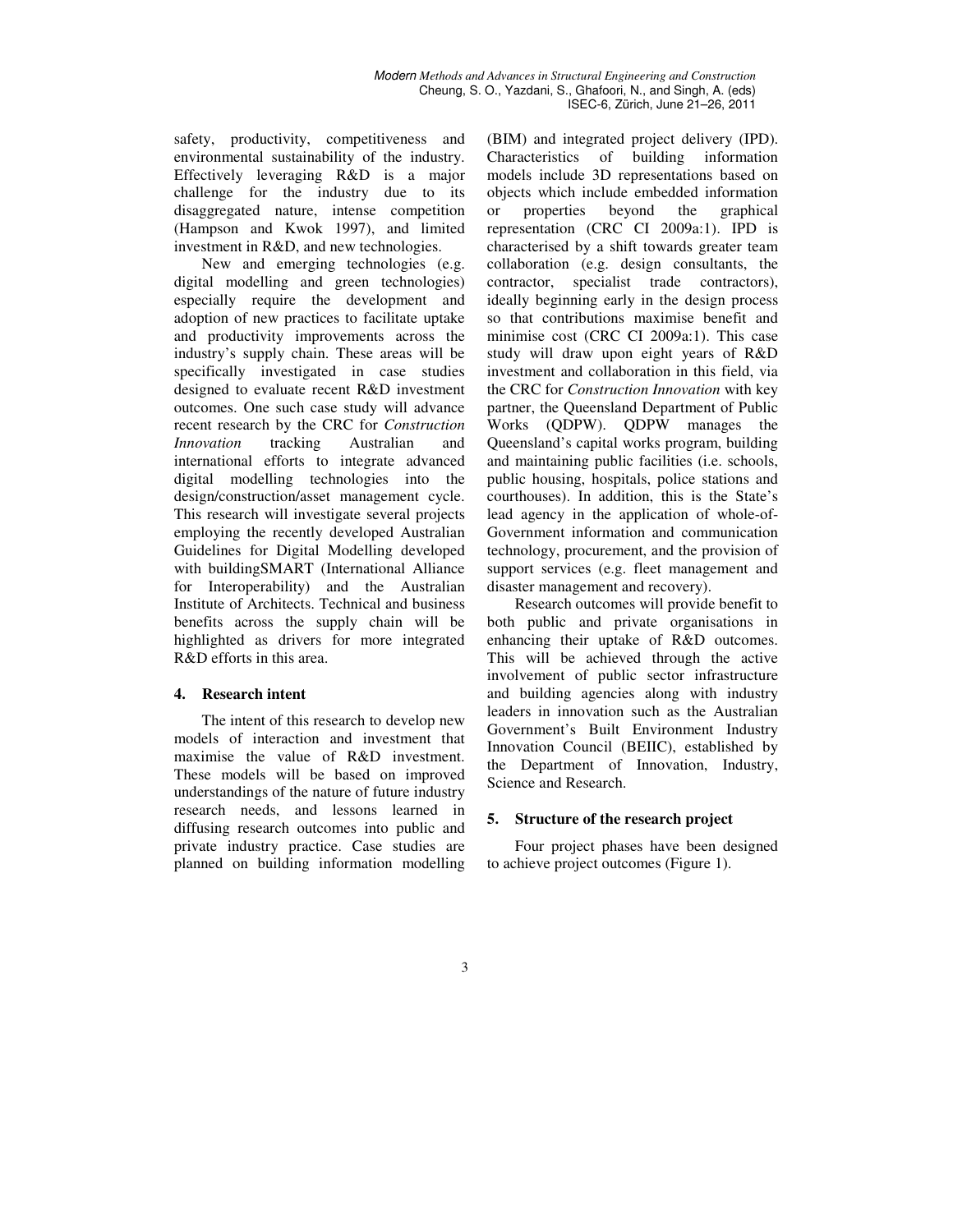

Figure 1– Project Overview

#### *Phase 1 – Investment Audit and Analysis*

This phase involves an audit and analysis of R&D investment in this industry, in order to better understand the key criteria influencing successful R&D uptake and dissemination. This phase will identify trends in investment and its distribution by funding source. Outcomes will include (i) recommendations as to how R&D investment in this industry might be strengthened; and (ii) benchmarking between this and other comparable sectors (e.g. automotive manufacturing and chemical).

#### *Phase 2 – Industry dissemination and uptake mechanisms*

Building on the Phase 1 information base, this phase will provide deeper insights into R&D dissemination and uptake through three national exemplar case studies. These will further develop the knowledge base previously established by researchers at the Queensland University of Technology (Brisbane, Australia) relating to the impact, diffusion and uptake mechanisms of research and innovation in Australian organisations. These case studies will be used to determine the critical characteristics of the processes of realising research support; direction-setting; project engagement; identifying and communicating research outcomes; and pathways to adoption and impact.

In-depth understandings of the translation of R&D investment into tangible outcomes will be sought, including (i) explicit and implicit problems being addressed by the research; (ii) criteria for success; (iii) benefit/cost ratio and return on investment; and (iv) what would be the benefit if extended across whole industry?

The digital modelling case study will extend previous research in this field which sought to integrate advanced digital modelling technologies into the design/construct/asset management cycle in Australia. Building information modelling (BIM) and integrated project delivery (IPD) are not yet mature practices in Australia, and thus codified industry standards do not yet exist in this country for these practices (unlike the USA, Norway, Denmark and Finland) (CRC CI 2009a:5). Australian guidelines have however been recently published (CRC CI 2009a&b) based upon a series of case studies, research, and industry workshops conducted in 2008. This research will further investigate current practice in terms of *technology*, *process* and *policy* implications, to better informing Phase 3 of this project.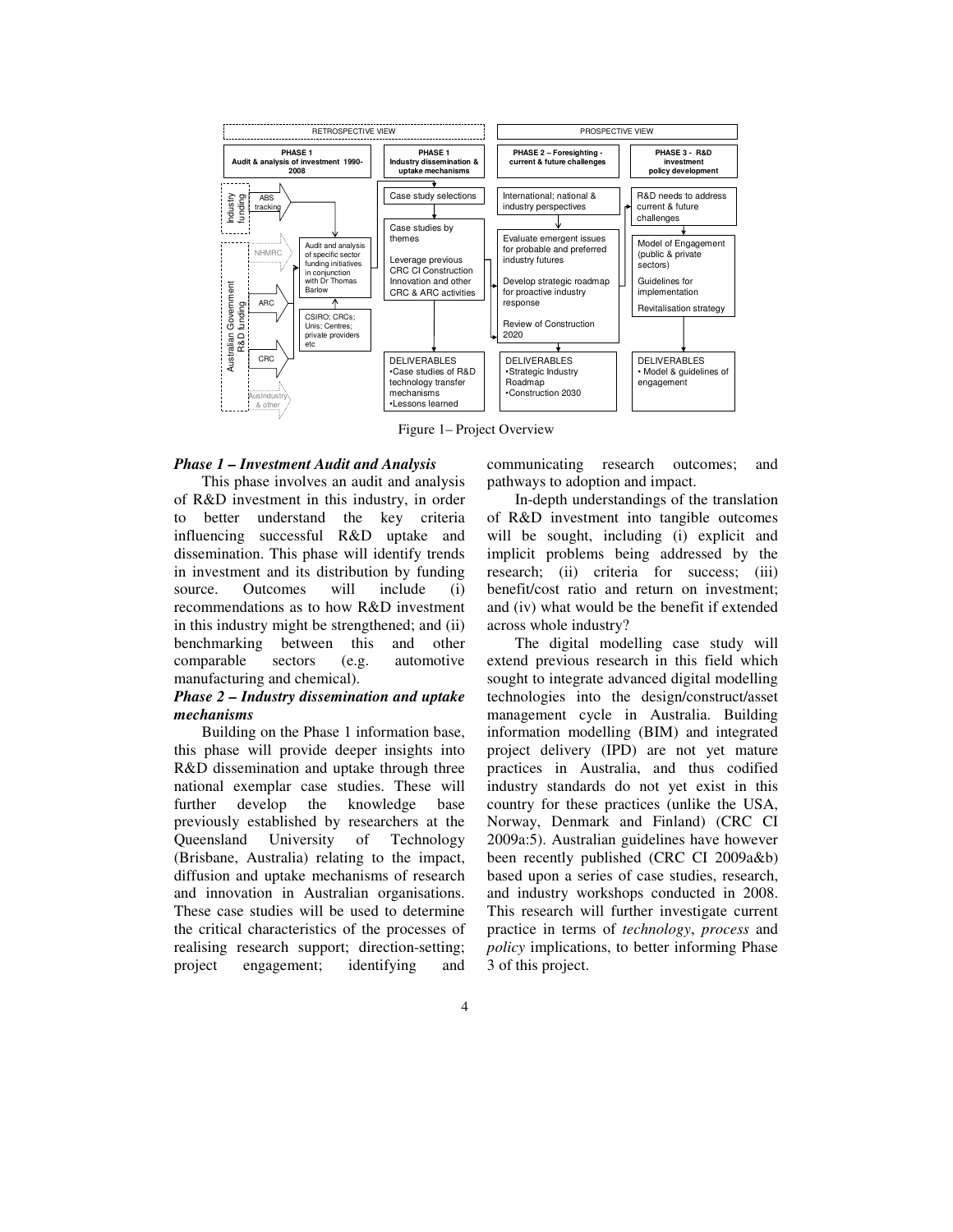### *Phase 3 – Foresighting – current and future challenges.*

This phase will build on and extend a solid base of technology and industry foresighting carried out by VTT Technology Foresight and Technology Assessment research unit (Finland) (Roos and Pike 2009) and Swinburne University of Technology (Australia) (Voros 2003). Foresighting is the application of systematic, participatory, intelligence gathering and medium-to-longterm vision building processes to inform present-day decisions and mobilise collaborative actions. This brings together foresighting experts and knowledge experts to develop strategic visions and anticipatory intelligence. Using an envisioned futuristic state as the goal, short, medium, and longterm strategies will be defined in the context of a roadmap and supporting strategic implementation actions.

## *Phase 4 – R&D investment policy development*.

The intent of this phase is to maximise the value of R&D investments to public and private organisations. This will be done through (i) identifying priority opportunity areas and applications for R&D investment; and (ii) actions for implementation. The key outcome of this phase will be a model for engagement providing a set of strategies to allow organisations to more profitably engage with research institutions. These policy guidelines will inform and direct public and private R&D investment in this industry in Australia, for the coming decade.

## **6. Digital modelling**

Considerable variation exists the current industry understanding of what constitutes BIM. Such models can represent the work of a single discipline, containing minimal information, or more challenging scenarios where the work of multiple disciplines provide a rich source of information for contractors, sub contractors and others. In this latter form, the model may be considered as a 'virtual building' where issues can be explored and resolved digitally prior to construction.

IPD provides the further challenge of how to develop ways to form and manage the project delivery team in this digital environment, while still maintaining competitiveness. The development and adoption of IPD will be required to maximise the effectiveness of using virtual building technologies and processes, including off-site manufacturing (CRC CI 2007).

The intent of the National Guidelines for Information Modelling (CRC CI 2009 a&b) is to provide the context for a nation-wide dialogue leading to development and adoption of industry-wide standards to 'facilitate much better flexibility and opportunities for collaboration in BIM than would otherwise be the case' (CRC CI 2009a:3). Current practice in BIM will be impacted in three ways. *Technological* considerations will be terms of software and hardware limitations; implementation; the need for greater interoperability and integration of software; exchange protocols; and file sizes. *Process* implications will relate to work practices and relationships; the need for common practice guidelines; new jobs and skill sets; different time frames for adding to models; information management; and project team co-location at critical phases. *Policy* implications include the need for industry standards; organisational commitment; and resources for implementation (CRC CI 2009a:3).

## **7. Conclusion**

This project will significantly advance the knowledge base in a number of disciplines including innovation, construction and management research (i.e. dynamic

## 5